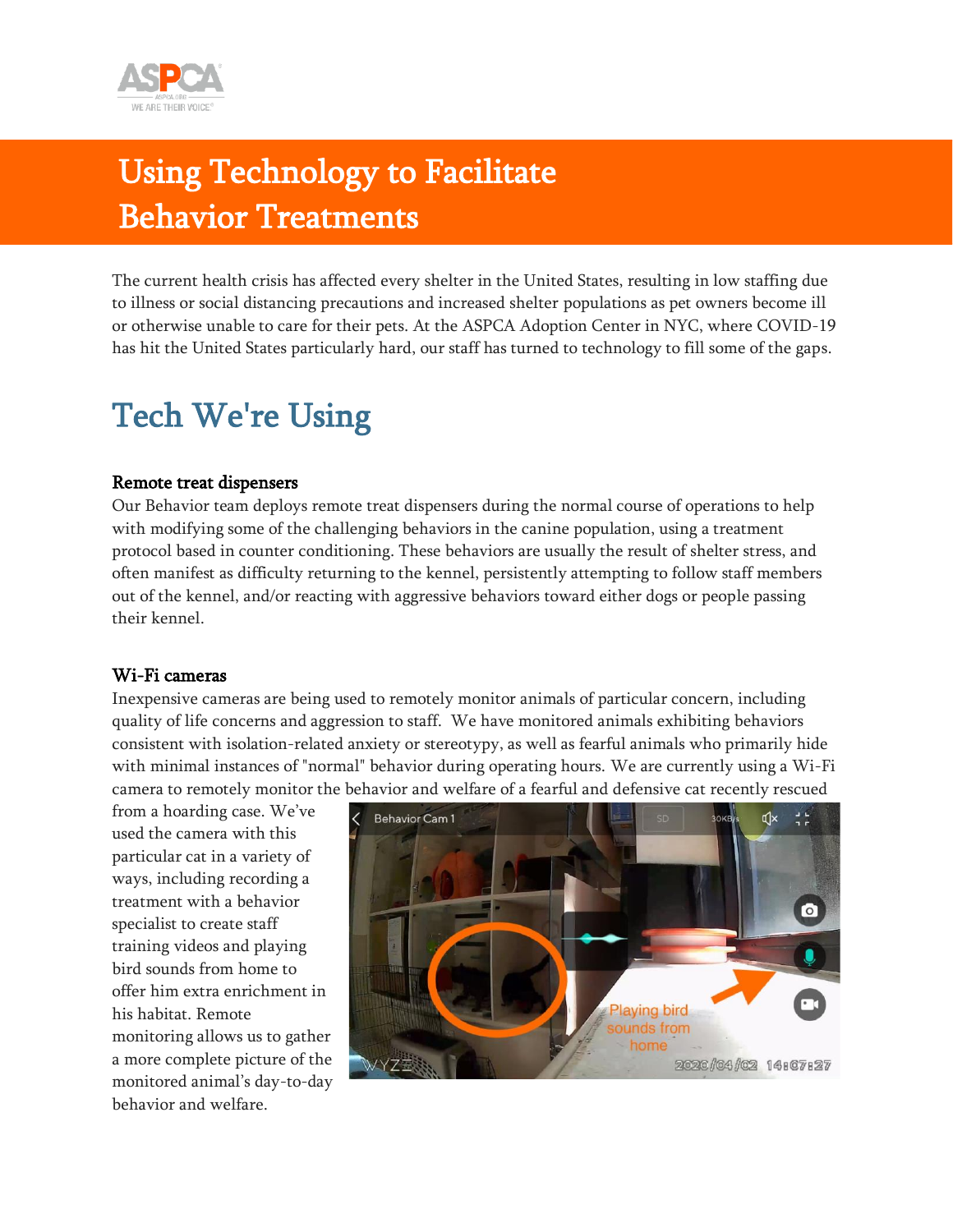

#### Social media & video conferencing

Social media is a great way to keep staff and volunteers engaged with the shelter and its animals. At the ASPCA, we primarily use WorkPlace, a division of Facebook, to engage with other staff members. The Behavior Team has created two successful groups to facilitate interdepartmental interactions. One group organizes an obedience class where staff choose and bring a shelter dog to learn basic obedience cues. This group is typically used to indicate which dogs are approved for class and post videos of staff training the dogs during class. At times, the group has been used to post virtual lessons instructed by our behavior staff to facilitate remote learning. The second group offers general tips and tricks from the behavior team on a variety of subjects, including feline behavior. In addition, our fosters and foster team utilize a private Facebook group to stay connected, to ask and answer



Hi Team! Check out our very first video for our Virtual Obedience Class! Follow along to learn how to teach your personal dogs or your foster dogs the Touch and Look cues. Check back tomorrow for a video on working with these cues with distractions!



questions, and share experiences. Video conferencing is a fantastic and easy way for staff and volunteers, both remote and onsite, to interface.

# COVID-19 Change-Ups

Our shelter, like many others, has been operating without volunteer assistance and with a greatly reduced staff presence due to the current pandemic. To ensure that animals in our care are receiving the same high quality behavioral and welfare support that they would under usual circumstances, we've preemptively set up remote treat dispensers in kennels typically utilized with challenging intakes and positioned our wifi cameras to monitor those kennels. This new setup ensures that if any animal--new intakes or animals in the existing population--present challenging behaviors, daily care staff who continue reporting each day are fully supported by our behavior team as we work offsite. This provides our team the ability to guide interactions with these animals, supporting our onsite staff with immediate assistance and feedback when necessary.



Our Behavior Team has prepared easy-to-follow behavior treatment and management plans for onsite staff to implement when or if animals exhibit

concerning behaviors, and easy-to-follow plans for arrival of new intakes. Video calls enable us to provide virtual coaching sessions to assist staff with implementation of these plans. We've also started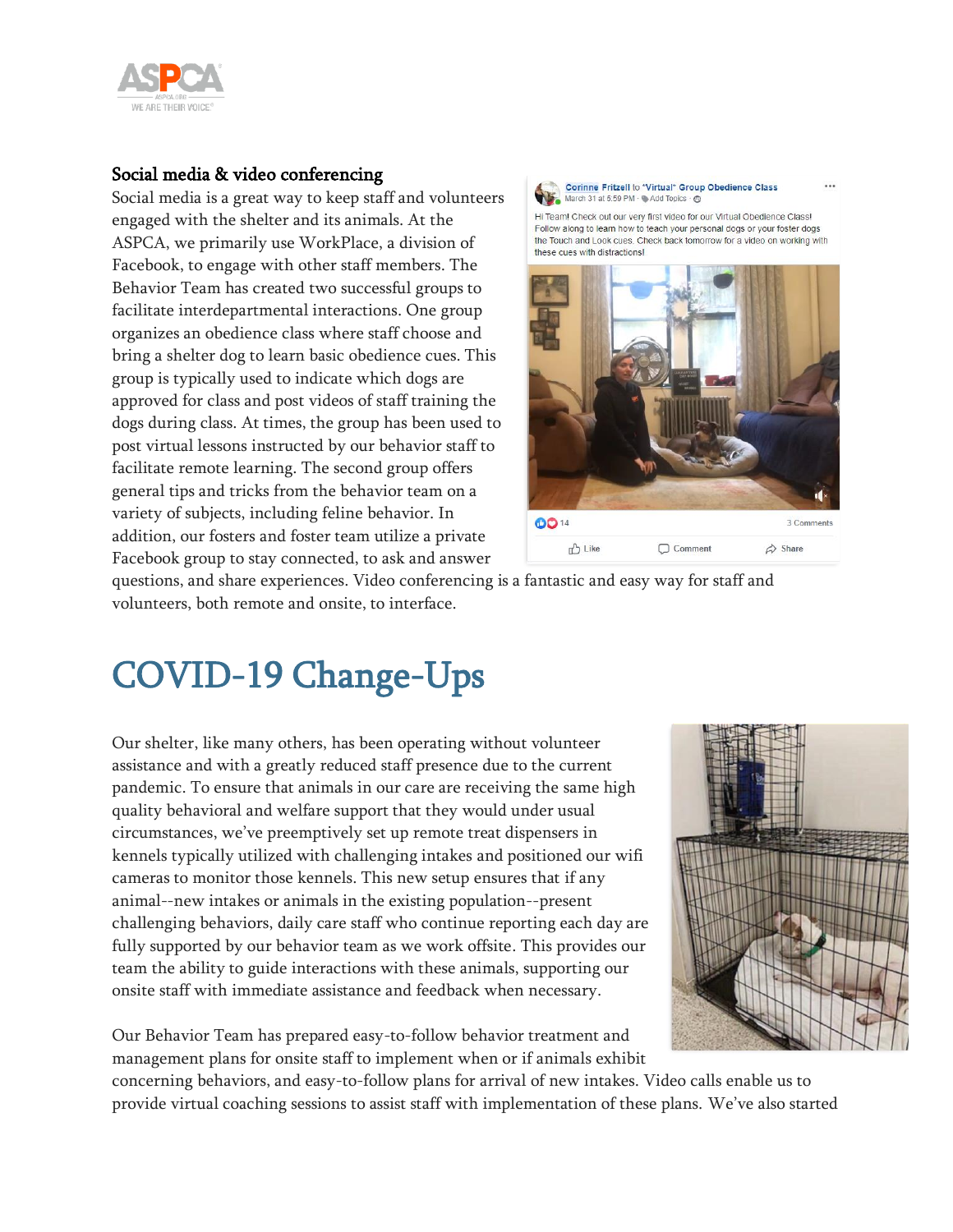

offering a virtual classroom, where members of the behavior team demonstrate basic obedience cues like "look" or "sit," and encourage staff to practice these cues themselves.

Teaching staff how to reinforce behaviors like "auto-sits" (encouraging dogs to sit without being prompted), maintaining all four feet on the floor, hand targeting, and remaining quiet can make a great difference in quality of life for our dogs on site. Training staff to teach hand targeting and offer drive-by treats can help shy or fearful animals come out of their shells. We've also created easy-tofollow instructions for enrichment activities like "find it", where dogs hunt for hidden treats, or foraging play, where cats hunt down scattered treats. This virtual support and knowledge sharing can empower staff in their ability to help manage and improve an animal's welfare.

## What Other Shelters Can Do

Shelters that rely heavily on volunteers to manage the behavioral well-being for animals in their care may be having a particularly difficult time in recent days when volunteers are not able to report in. Senior handlers with the most experience may not always be available in person due to limited staffing. Remote training offers these individuals the ability to still provide support to staffers who are onsite.

We are currently using Wyze Cams and Pet Tutors, other examples of easily accessible tech alternative item's include smartphones, Treat & Trains, and Furbos. FaceTime or video chats through Facebook Messenger can also help with real-time communication, with the added benefit of remote staff or volunteers being able to witness the animal's behavior directly, reducing discrepancies in behavior reporting. All shelters using recording technology should ensure people give permission to be recorded and be sure to inform staff and volunteers that the equipment is present. We highly suggest placing signs on all rooms or kennels to alert staff that they may be viewed or recorded.

Video conferencing can be utilized to allow remote staff to train staff physically present in the shelter on providing easy and enriching interactions with animals in the shelter or in foster.

Local dog trainers unable to see clients in person may be looking for opportunities to support their communities as they shelter in place. Shelters that send out a call for virtual support may receive numerous responses from experienced professionals who could then be assigned to support the welfare of the shelter's most compromised dogs and cats. These virtual collaborations may have the added benefit of leading to lasting relationships in the future.